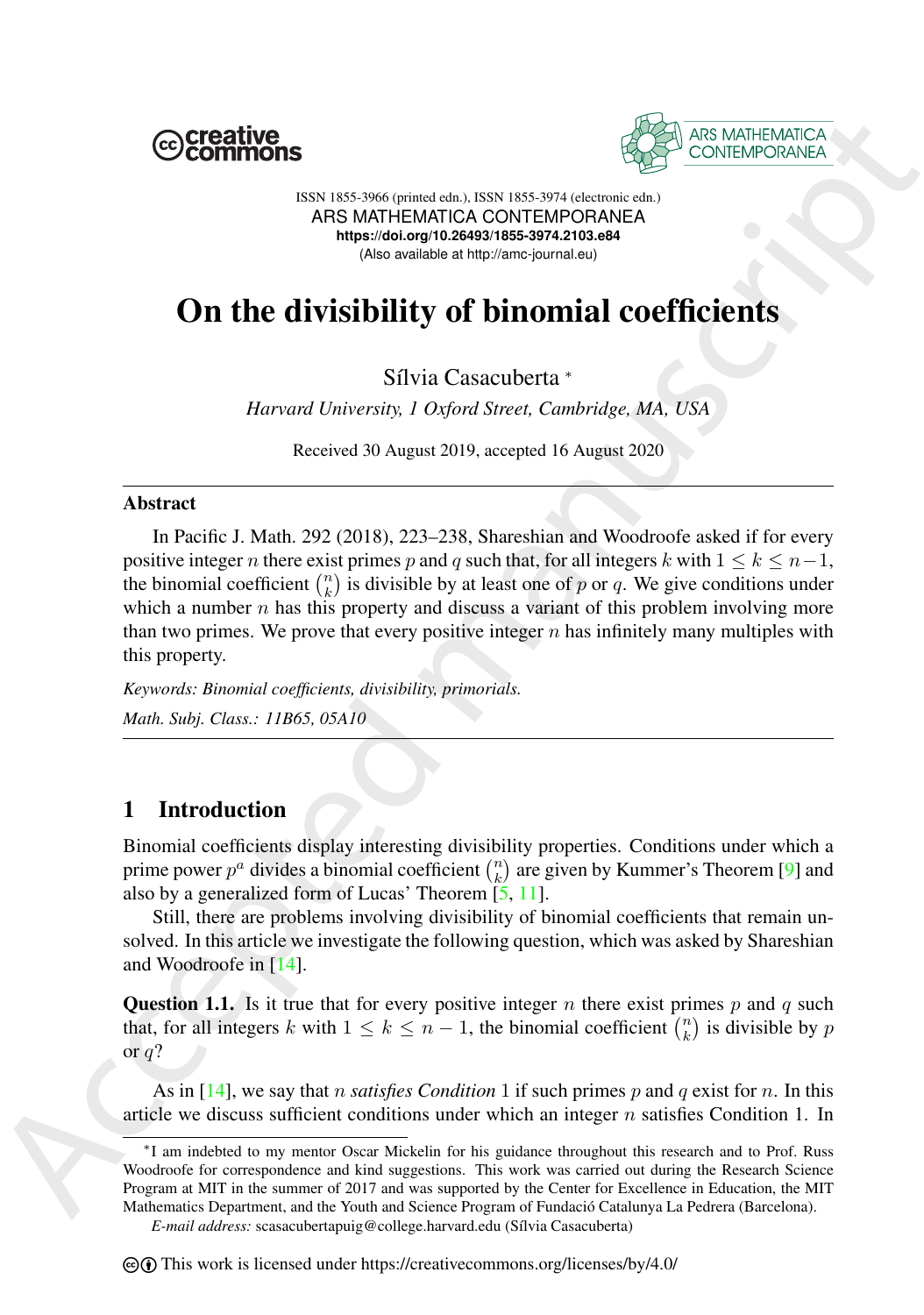Sections 2 and 3 we prove a variation of the Sieve Lemma from [14] and use it to show that  $n$  satisfies Condition 1 if certain inequalities hold. In Section 5 we infer that every positive integer has infinitely many multiples for which Condition 1 is satisfied.

The collection of numbers for which Condition 1 is not known to hold has asymptotic density 0 assuming the truth of Cramér's conjecture (as first shown in  $[14]$ ) and includes most *primorials*  $p_1p_2 \cdots p_i$ , where  $p_1, \ldots, p_i$  are the first *i* primes, namely those primorials such that  $(p_1p_2 \cdots p_i) - 1$  is not a prime.

In addition, we introduce the following variant of Condition 1:

<span id="page-1-1"></span>**Definition 1.2.** A positive integer n satisfies the N-variation of Condition 1 if there exist N different primes  $p_1, \ldots, p_N$  such that if  $1 \leq k \leq n-1$  then  $\binom{n}{k}$  is divisible by at least one of  $p_1, \ldots, p_N$ .

Scalions 2 and 3 we prove available of the Sieve Lemma form [14] and use it to show that<br>
a statistic Condition 1 if cartain inequalities how the Rockman form [14] and use it to show that<br>
integrable integral manuscriptio For example, it follows from Kummer's Theorem or from Lucas' Theorem that a positive integer n satisfies the 1-variation of Condition 1 if and only if n is a prime power, and every integer *n* satisfies the *m*-variation of Condition 1 if  $n = p_1^{a_1} \cdots p_m^{a_m}$  where  $p_1, \ldots, p_m$  are distinct primes. In Section 4 we discuss upper bounds on N so that a given n satisfies the N-variation of Condition 1.

## <span id="page-1-0"></span>2 An extended sieve lemma

Our results in this section will be based on Lucas' Theorem:

Theorem 2.1 (Lucas [11]). *Let* p *be a prime and let*

$$
n = n_r p^r + n_{r-1} p^{r-1} + \dots + n_1 p + n_0
$$
  

$$
k = k_r p^r + k_{r-1} p^{r-1} + \dots + k_1 p + k_0
$$

*be base* p *expansions of two positive integers, where*  $0 \leq n_i < p$  *and*  $0 \leq k_i < p$  *for all i, and*  $n_r \neq 0$ *. Then* 

$$
\binom{n}{k} \equiv \prod_{i=0}^r \binom{n_i}{k_i} \bmod p.
$$

By convention, a binomial coefficient  $\binom{n_i}{k_i}$  is zero if  $n_i < k_i$ . Hence, if any of the digits of the base  $p$  expansion of  $n$  is 0 whereas the corresponding digit in the base  $p$  expansion of k is nonzero, then  $\binom{n}{k}$  is divisible by p. As a particular case, if a prime power  $p^a$  with  $a > 0$  divides *n* and does not divide *k*, then  $\binom{n}{k}$  is divisible by *p*.

Observe that, if  $n$  satisfies Condition 1 with two primes  $p$  and  $q$ , then at least one of these primes has to be a divisor of *n*, because otherwise  $\binom{n}{1}$  would not be divisible by any of them. The next two results are elementary consequences of Lucas' Theorem.

**Proposition 2.2.** *If*  $n = p^a + 1$  *with*  $p$  *a* prime and  $a > 0$ , then  $n$  *satisfies Condition* 1 *with* p *and any prime dividing* n*.*

*Proof.* If  $n-1$  is a prime power then the two summands in the left-hand term of the equality

$$
\binom{n-1}{k-1} + \binom{n-1}{k} = \binom{n}{k}
$$

are divisible by p by Lucas' Theorem if  $2 \le k \le n-2$ , and hence  $\binom{n}{k}$  is also divisible by p. When  $k = 1$  or  $k = n - 1$ , we have that  $\binom{n}{k} = n$ , so any prime factor of n divides  $\binom{n}{k}$ .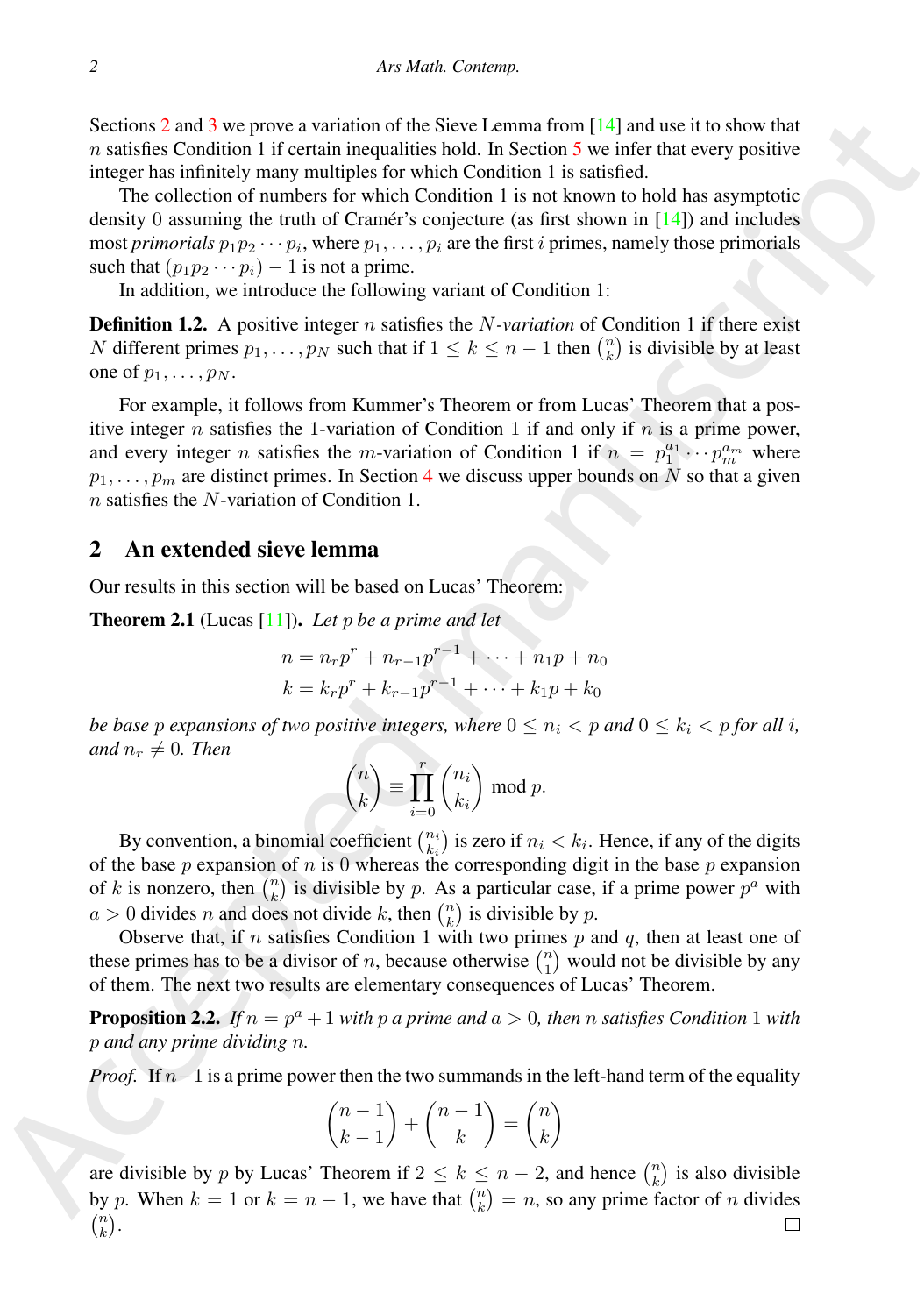<span id="page-2-0"></span>Proposition 2.3. If a positive integer  $n$  is equal to the product of two prime powers  $p_1^a$  and  $p_2^b$  with  $a > 0$ ,  $b > 0$ , and  $p_1 \neq p_2$ , then n satisfies Condition 1 with  $p_1$  and  $p_2$ .

*Proof.* The base  $p_1$  expansion of n ends with a zeroes and the base  $p_2$  expansion of n ends with b zeroes. Because a positive integer k smaller than n cannot be divisible by both  $p_1^a$ and  $p_2^b$ , it is not possible that k ends with a zeroes in base  $p_1$  and b zeroes in base  $p_2$ . Consequently, we can apply Lucas' Theorem modulo  $p_1$  if  $p_1^a$  does not divide k or modulo  $p_2$  if  $p_2^b$  does not divide k.

Proposition 2.3 generalizes as follows.

**Proposition 2.4.** If  $p_1, \ldots, p_m$  are distinct primes and  $n = p_1^{a_1} \cdots p_m^{a_m}$  with  $a_i > 0$  for *all i*, then *n satisfies the m*-variation of Condition 1 with  $p_1 \ldots, p_m$ .

*Proof.* If  $1 \leq k \leq n-1$ , then the base  $p_i$  expansion of k ends with less zeroes than the base  $p_i$  expansion of n for at least one prime factor  $p_i$  of n.

The following result extends [14, Lemma 4.3]. It is the starting point of our discussion of Question 1.1 in the next sections. By symmetry, we only need to consider those values of k with  $k \leq n/2$ . Moreover, we may restrict our study further to those values of k that are multiples of  $p^a$ , since otherwise  $\binom{n}{k}$  is divisible by p.

<span id="page-2-1"></span>Theorem 2.5. *Let* n *be a positive integer and suppose that* p <sup>a</sup> *divides* n *where* p *is a prime and*  $a > 0$ *. Suppose that there is a prime q with*  $n/(d+1) < q < n/d$ *, where*  $d \ge 1$ *,* and let  $k \leq n/2$ . Then  $\binom{n}{k}$  is divisible by p or q except possibly when k is a multiple of  $p^a$ *belonging to one of the intervals*  $[cq, cq + β]$  *with*  $β = n - dq$  *and*  $0 ≤ c < (d + 1)/2$ *.* 

*Proof.* Since  $q < n/d$ , the number  $\beta = n-dq$  is positive. If  $k \le \beta$  then k is in the interval  $[0, \beta]$ , which is the case  $c = 0$  in the statement of the theorem.

The assumption that  $n/(d+1) < q$  is equivalent to assuming the inequality  $n-dq < q$ , which implies that the last digit in the base q expansion of n is equal to  $\beta$ . Hence, if  $\beta < k < q$  then we may infer from Lucas' Theorem that  $\binom{n}{k}$  is divisible by q.

**Proposition 2.3.** (To personic trains the proposition of the proposition of the proposition of  $\alpha$  is the proposition of  $\alpha$  is the proposition of  $\alpha$ . The the proposition of  $\alpha$  is the proposition of  $\alpha$  is the pro The remaining range of values of k to be considered is  $q \leq k \leq n/2$ . In this case we look at the last digit of the base q expansion of k. If this last digit is bigger than  $\beta$ , then  $\binom{n}{k}$  is again divisible by q. Thus the undecided cases are those in which the residue of k mod q is smaller than or equal to  $\beta$ . This happens when  $cq \leq k \leq cq + \beta$  for some positive integer c, and if  $cq \le k \le n/2$  then  $c \le n/(2q) < (d+1)/2$ .

By the Bertrand–Chebyshev Theorem [2], for every integer  $n > 2$  there exists a prime q such that  $n/2 < q < n$ . This yields the following particular instance of Theorem 2.5, which is also a special case of  $[14, \text{Lemma } 4.3]$ .

<span id="page-2-2"></span>Corollary 2.6. *For a positive integer* n*, suppose that* p <sup>a</sup> *divides* n *where* p *is a prime and*  $a > 0$ . If q is a prime such that  $n/2 < q < n$  and  $n - q < p<sup>a</sup>$ , then n satisfies Condition 1 *with* p *and* q*.*

*Proof.* Pick  $d = 1$  in Theorem 2.5.

Note that, under the assumptions of Corollary 2.6, the equality  $n - q = p^a$  cannot hold, since p divides n and  $p \neq q$  because q does not divide n. Hence there remains to study the case when  $n - q > p^a$  and q is the largest prime smaller than n while  $p^a$  is the largest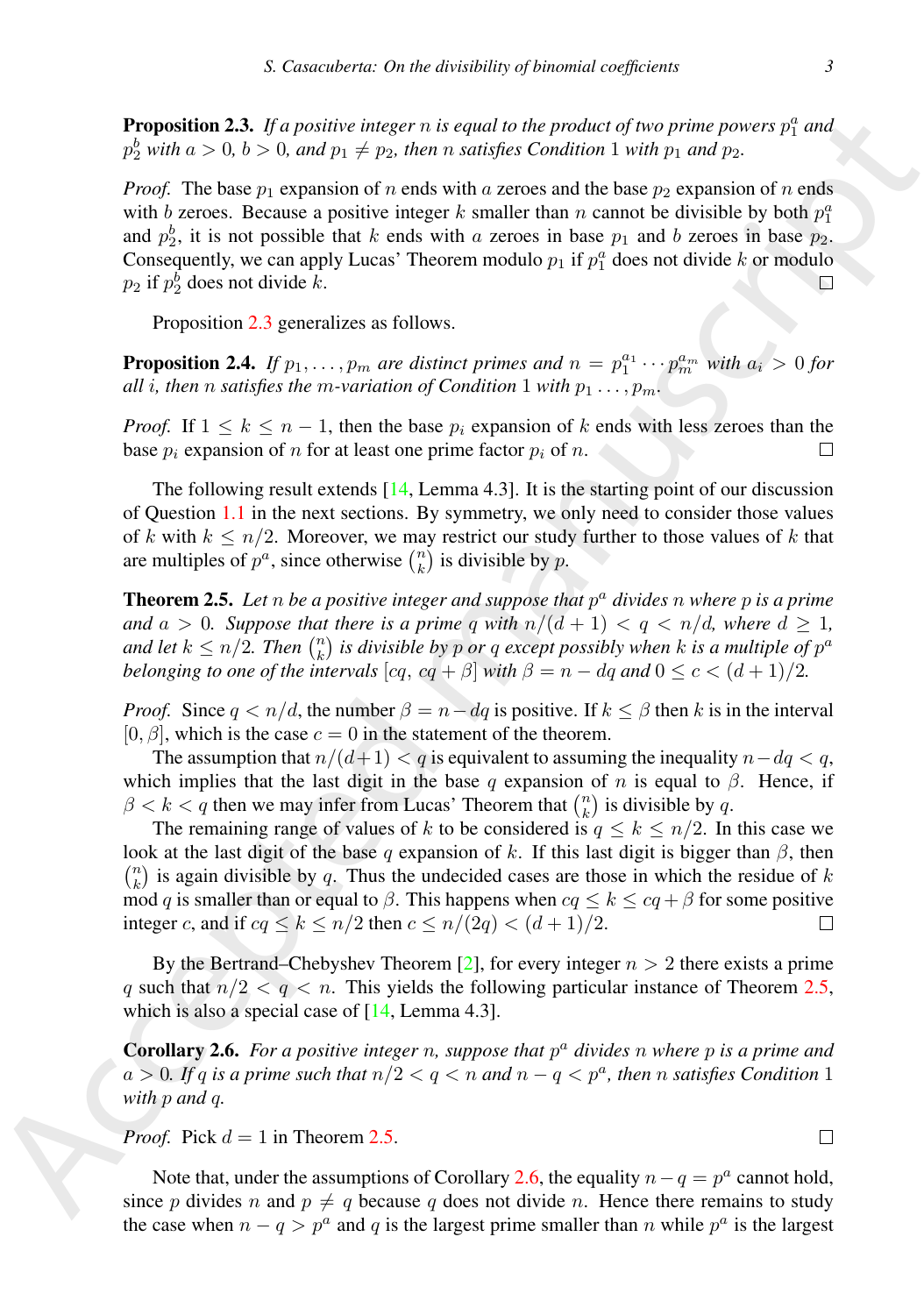prime power dividing n. In other words, Condition 1 holds for n whenever there is a prime between  $n - p^a$  and n.

The sequence of integers n for which there is no prime between  $n - p^a$  and n can be found in The On-Line Encyclopedia of Integer Sequences (OEIS [3]) with the reference A290203. Its first terms are the following:

<span id="page-3-0"></span>126, 210, 330, 630, 1144, 1360, 2520, 2574, 2992, 3432, 3960, 4199 . . . (2.1)

*Banderier's conjecture* [1] claims that if  $p_n \#$  denotes the *n*-th *primorial*, that is,

$$
p_n\# = p_1p_2\cdots p_n
$$

where  $p_1, \ldots, p_n$  are the first n primes, and q is the largest prime below  $p_n \#$ , then either  $p_n \# -q = 1$  or  $p_n \# -q$  is a prime.

Proposition 2.7. *If Banderier's conjecture is true, then the sequence* (2.1) *contains all primorials*  $p_n \#$  *such that*  $p_n \# -1$  *is not a prime.* 

*Proof.* If  $p_n \neq -1$  is not a prime, then  $p_n \neq -q$  is a prime according to Banderier's conjecture. Since  $p_n \# -q$  does not divide  $p_n \#$ , we infer that  $p_n \# -q$  is bigger than  $p_n$ , which is the largest prime power dividing  $p_n \#$ .

The first primorials  $p_n \#$  such that  $p_n \# -1$  is not a prime are

$$
p_4# = 210
$$
,  $p_7# = 510510$ ,  $p_8# = 9699690$ ,  $p_9# = 223092870$ .

Inspecting this list could be a strategy to seek for a counterexample for Question 1.1. The complementary list of primorials can be found in OEIS with reference A057704.

For any fixed value of d, the number  $\beta$  in Theorem 2.5 is smallest when q is as close as possible to  $n/d$ . For this reason, we focus our attention on the largest prime  $q_d$  below  $n/d$ . for various values of d. This motivates the next definition.

**Definition 2.8.** For positive integers n and  $1 \leq d \leq n/2$ , let  $q_d$  be the largest prime smaller than  $n/d$  and let  $\beta_d = n - dq_d$ . For each integer c with  $0 \leq c < (d+1)/2$ , we call  $[cq_d, cq_d + β_d]$  a *dangerous interval*.

By Theorem 2.5, if we attempt to prove that Condition 1 holds with p and  $q_d$  assuming that  $q_d > n/(d+1)$  —that is, assuming that the dangerous intervals are disjoint— we only need to care about values of  $k$  that lie in a dangerous interval and are multiples of the largest power of  $p$  dividing  $n$ .

pime power dividing on. In other words, Condition 1 holds for *x* whenever these is a prime<br>
Fixeveca me  $p^2$  and n.<br>
The seq[u](#page-3-0)ence of integers a for which there is a points between me -  $p^2$  and s and be<br>
from all The O In the case  $d = 1$ , the only dangerous interval below  $n/2$  is  $[0, n - q_1]$ . When  $d = 2$ , we have that  $[0, n - 2q_2]$  and  $[q_2, n - q_2]$  are dangerous intervals. Since  $n - q_2 > n/2$ , the second interval may be replaced by  $[q_2, n/2]$  to carry our study further, as we do in the next section.

**Example 2.9.** The largest prime below  $n = p_7 \# = 510510$  is  $q_1 = 510481$  and the largest prime dividing *n* is  $p = 17$ . Here  $n - q_1 = 29$  and therefore  $\binom{n}{k}$  is divisible by 17 or 510481 for all k except for  $k = 17$ .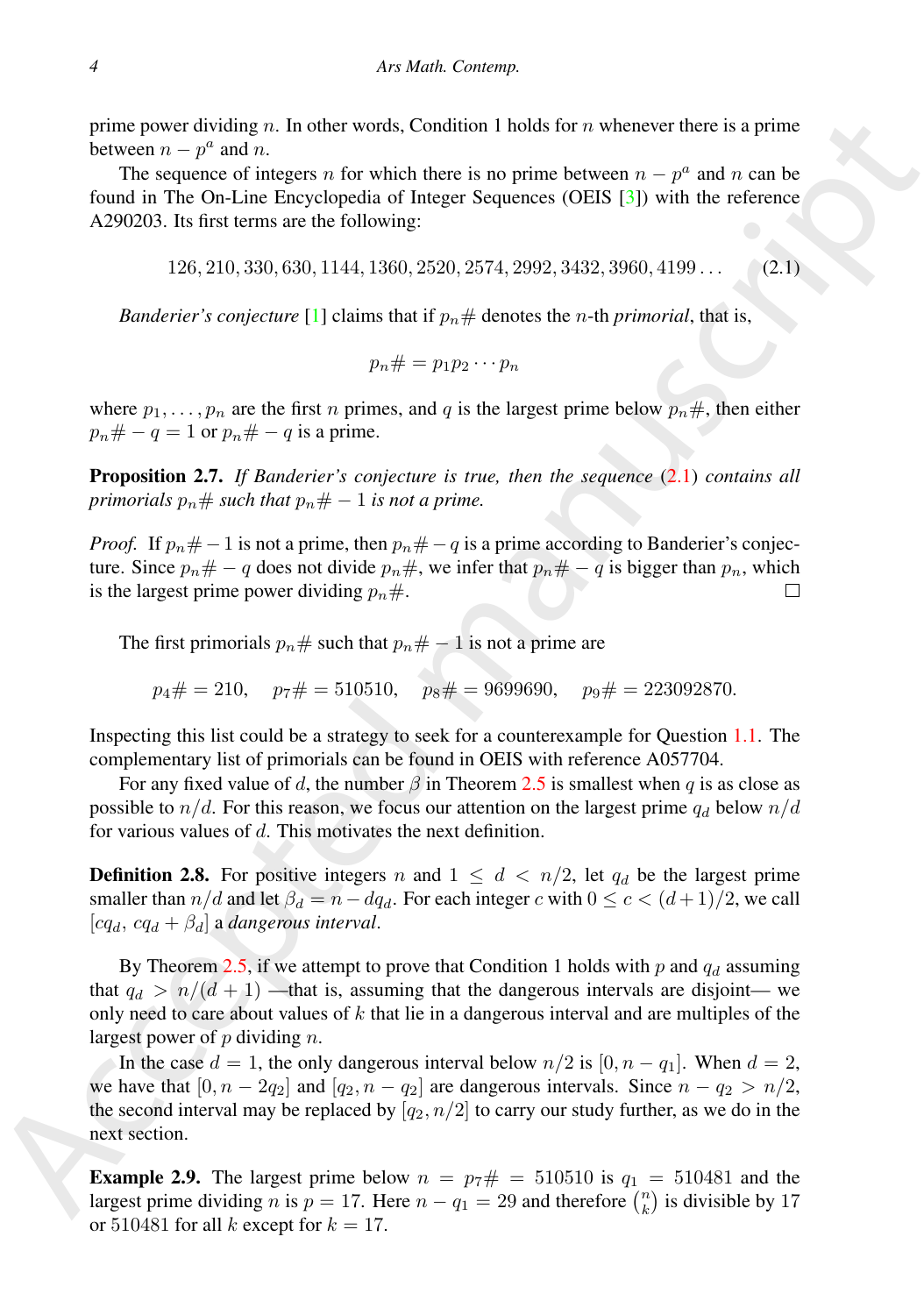On the other hand, the largest prime below  $n/2 = 255255$  is  $q_2 = 255253$ . Thus  $\beta_2 = n - 2q_2 = 4$  and therefore [0, 4] and [255253, 255257] are dangerous intervals. The second interval contains a multiple of 17, namely  $n/2$ . However, since

$$
510510 = 6 \cdot 17^4 + 1 \cdot 17^3 + 15 \cdot 17^2 + 8 \cdot 17
$$
  

$$
255255 = 3 \cdot 17^4 + 0 \cdot 17^3 + 16 \cdot 17^2 + 4 \cdot 17,
$$

we infer from Lucas' Theorem that  $\binom{510510}{255255}$  is divisible by 17. Consequently,  $\binom{n}{k}$  is divisible by 17 or  $255253$  for all  $k$ .

# <span id="page-4-0"></span>3 Using the nearest prime below  $n/2$

Nagura showed in [12] that, if  $m \ge 25$ , then there is a prime between m and  $(1 + 1/5)m$ . Therefore, there is a prime q such that  $5n/6 < q < n$  when  $n \geq 30$ . This implies that, if  $n \geq 30$  and the largest prime-power divisor  $p^a$  of n satisfies  $p^a \geq n/6$ , then there is a prime q between  $n - p^a$  and n and hence Condition 1 holds for n with p and q.

The following result is sharper.

**Proposition 3.1.** If  $n \geq 2010882$  and the largest prime-power divisor  $p^a$  of n satisfies  $p^a \geq n/16598$ , then *n* satisfies Condition 1 with *p* and the nearest prime q below *n*.

On th[e](#page-12-3) other hand, the largest prince below  $n/2 = 25/25/3$ . For a section is a [m](#page-2-2)atter of the second interval contains a multiplie of  $V$ , and  $n/2 = 25/3$ . Thus,  $n/2 = 25/32$ . Thus,  $n/2 = 25/32$  and  $n/2 = 3 \times 17$ .  $10 \times 17$ *Proof.* Schoenfeld proved in [13] that for  $m \ge 2010760$  there is a prime between m and  $(1 + 1/16597)m$ . Hence, if  $n \ge 2010882$  and the largest prime-power divisor  $p^a$  of n satisfies  $p^a \ge n/16598$  then there is a prime between  $n - p^a$  and n, and therefore Condition 1 holds for  $n$  by Corollary 2.6.

The following are consequences of Nagura's and Schoenfeld's bounds.

<span id="page-4-1"></span>**Lemma 3.2.** Let  $q_d$  be the largest prime below  $n/d$  for positive integers n and d.

- *(a) If*  $n \ge 120$  *and*  $d < 5$ *, then*  $n/(d+1) < q_d$ *.*
- *(b) If*  $n \geq 3.34 \cdot 10^{10}$  *and*  $d < 16597$ *, then*  $n/(d+1) < q_d$ *.*

*Proof.* By Nagura's bound [12], if  $n/d \ge 30$ , then  $5n/6d < q_d < n/d$ . Therefore,  $n - dq_d < n/6$ . If  $d < 5$ , then  $6d < 5(d+1)$  and hence

$$
n < \frac{5n(d+1)}{6d} < q_d(d+1),
$$

as claimed. The proof of part (b) is analogous using Schoenfeld's bound [13].

In order to apply Theorem 2.5 with  $d = 2$  for a given n, we need that there is a prime q such that  $n/3 < q < n/2$ . If  $q_2$  denotes the nearest prime below  $n/2$ , then the inequality  $n/3 < q_2$  holds if  $n \ge 120$  by Lemma 3.2. Since by (2.1) we have that  $n - q_1 < p^a$  if  $n < 126$ , we may assume that  $n/3 < q_2$  without any loss of generality.

Note that the inequality  $n/3 < q$  is equivalent to  $n-2q < q$ , so the intervals  $[0, n-2q]$ and  $[q, n - q]$  are disjoint.

Theorem 3.3. *For an odd positive integer* n *and a prime power* p <sup>a</sup> *dividing* n*, suppose that there is a prime q with*  $n/3 < q < n/2$  *and*  $n-2q < p^a$ . *Then n satisfies Condition* 1 *with* p *and* q*.*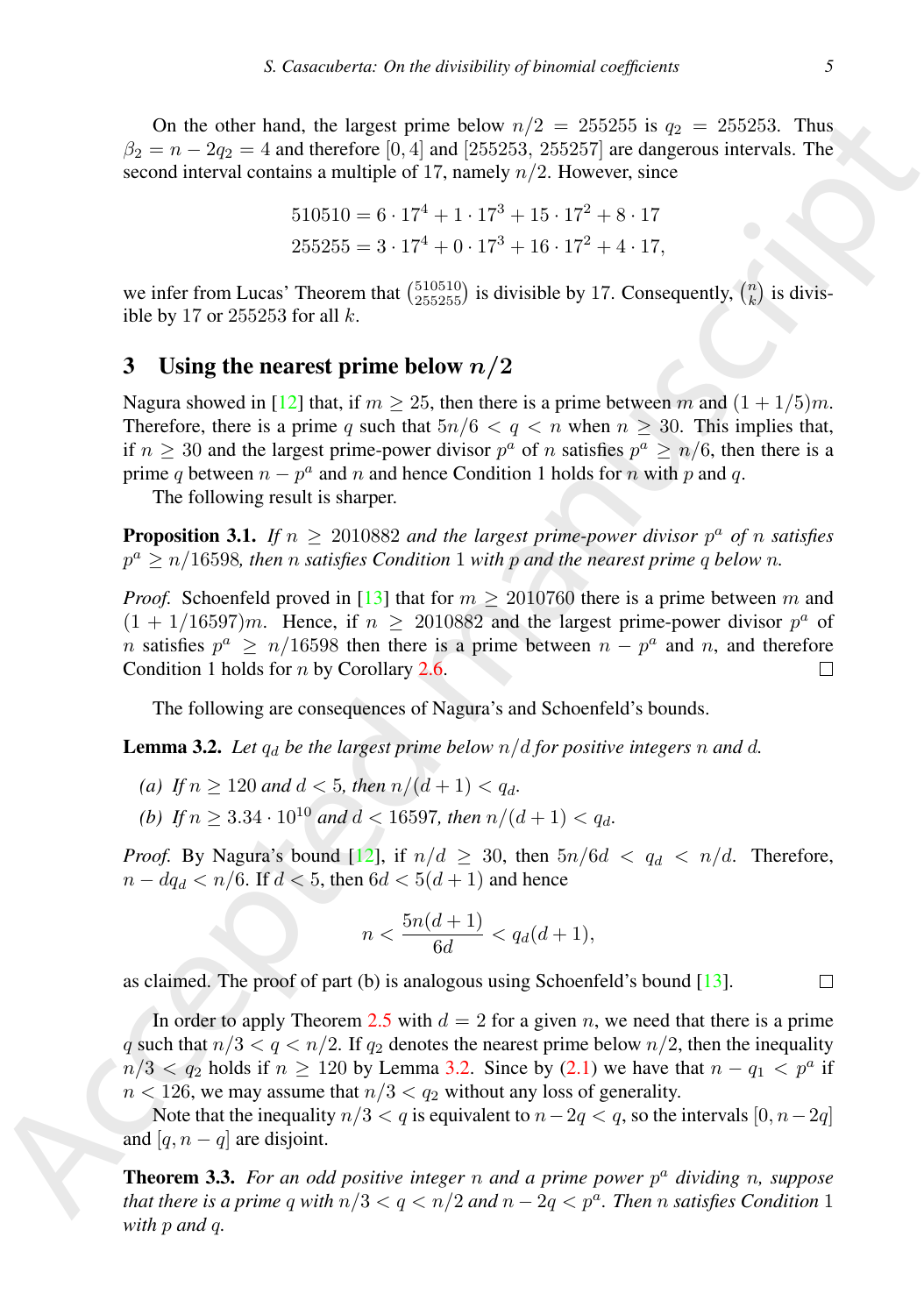Poof. By Theorem 2.5, in order to infer that ((i) is divisible by  $p \alpha$ , the case that  $\alpha = 2q \le p$ ,  $\alpha = 2q$  or<br>we need to discuss as: those values of  $k$  that are multiples of  $p^k$  with  $k \in [0, n-2q]$  or<br> $k \in [0, n-2]$  for *Proof.* By Theorem 2.5, in order to infer that  $\binom{n}{k}$  is divisible by p or q, the only cases that we need to discuss are those values of k that are multiples of  $p^a$  with  $k \in [0, n-2q]$  or  $k \in [q, n-q]$ . By assumption, there are no multiples of  $p^a$  in  $[0, n-2q]$ . Since  $n-q > n/2$ , we may focus on the interval [q,  $n/2$ ]. Since n is odd,  $n/2$  is not an integer; hence we are only left to prove that there is no multiple k of  $p^a$  with  $q \leq k < n/2$ . We will prove this by contradiction.

Thus suppose that  $q \leq \lambda p^a < n/2$  for some integer  $\lambda$ . The assumption that  $n-2q < p^a$ implies that  $n - p^a < 2q$  and hence

$$
n/2 - p^a/2 < q \le \lambda p^a.
$$

Consequently,  $\lambda p^a \leq n/2 \leq (\lambda + 1/2)p^a$ . If we now write  $n = mp^a$ , we obtain that  $2\lambda < m < 2\lambda + 1$ , which is impossible for an integer m.

The rest of this section is devoted to the case when  $n$  is even.

<span id="page-5-0"></span>**Lemma 3.4.** *Suppose that n is even and there is a prime q with*  $q < n/2$  *and*  $n - 2q < p^a$ *,* where  $p^a$  is the largest power of p dividing n. If there is a multiple  $k$  of  $p^a$  in the interval [ $q, n/2$ ]*, then* p is odd and  $k = n/2$ .

*Proof.* Suppose first that p is odd. Then the integer  $n/2$  is a multiple of  $p^a$ , so we may write  $n/2 = \lambda p^a$  for some integer  $\lambda$ . If there is another multiple of  $p^a$  in the interval  $[q, n/2]$ , then  $q \leq (\lambda - 1)p^a < n/2$ , and this implies that

$$
n/2 - p^{a} = \lambda p^{a} - p^{a} = (\lambda - 1)p^{a} \ge q.
$$

Hence  $n - 2q \ge 2p^a$ , which is incompatible with our assumption that  $n - 2q < p^a$ .

In the case  $p = 2$  (so that  $2^a$  is the largest power of 2 dividing *n*), we have that  $n/2$  is divisible by  $2^{a-1}$ , and we may write  $n/2 = \lambda 2^{a-1}$  with  $\lambda$  odd. If there is a multiple of  $2^a$ in the interval  $[q, n/2)$ , then  $q \leq \mu 2^a < n/2$ , so  $\mu < \lambda/2$  and  $\mu \leq (\lambda - 1)/2$  because  $\lambda$  is odd. Therefore

$$
n/2 - 2^{a-1} = (\lambda - 1)2^{a-1} \ge \mu 2^a \ge q.
$$

Hence, as above,  $n - 2q \ge 2^a$ , which contradicts that  $n - 2q < 2^a$ .

<span id="page-5-1"></span>**Theorem 3.5.** For an even positive integer n, suppose that there is a prime q with  $n/3 <$  $q < n/2$  and  $n - 2q < p^a$ , where  $p^a$  is the largest power of p dividing n.

- *(a) If*  $p = 2$ *, then n satisfies Condition* 1 *with* 2 *and q.*
- *(b)* If  $p \neq 2$ , then n satisfies Condition 1 with p and q if and only if  $\binom{n}{n/2}$  is divisible *by* p*.*

*Proof.* By Theorem 2.5 and Lemma 3.4, the only case left is  $k = n/2$  for p odd. Consequently, if  $\binom{n}{n/2}$  is divisible by p, then n satisfies Condition 1 with p and q. Moreover,  $\binom{n}{n/2}$  is not divisible by q, since the base q expansions of n and  $n/2$  are, respectively,  $2 \cdot q + (n-2q)$  and  $1 \cdot q + (n/2 - q)$ . Hence the assumption that  $\binom{n}{n/2}$  be divisible by p is necessary.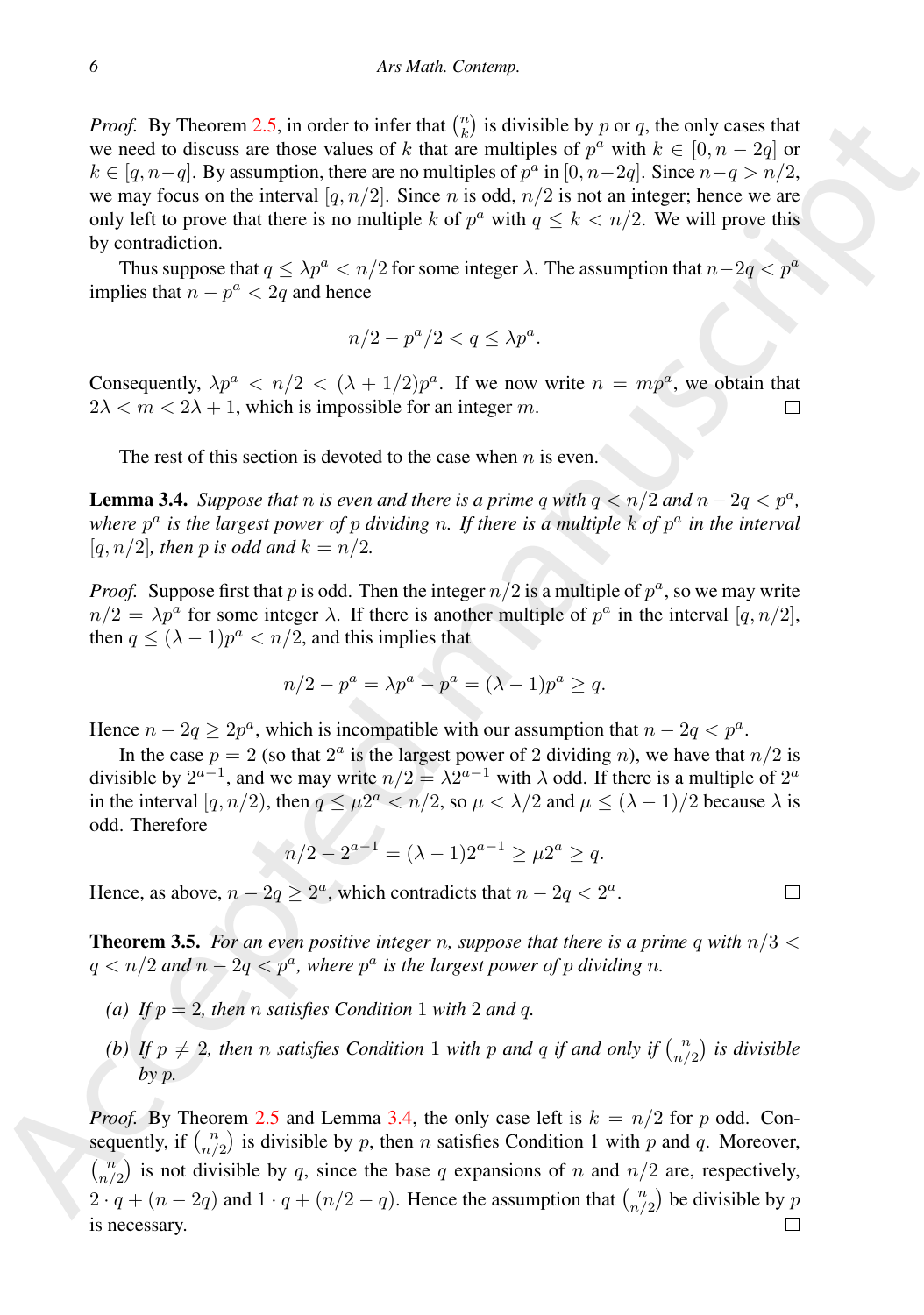Our last remarks in this section correspond to the case when  $n$  is even, and they are only relevant if  $p \neq 2$ , by Theorem 3.5. Next we give sufficient conditions to infer that a prime p divides  $\binom{n}{n/2}$ . The greatest integer less than or equal to a real number x is denoted by  $\lfloor x \rfloor$ , and we write  $v_p(n) = a$  if  $p^a$  is the maximum power of p such that  $p^a$  divides n. Recall from [10] that

<span id="page-6-1"></span>
$$
v_p(n!) = \sum_{k=1}^{\infty} \left\lfloor \frac{n}{p^k} \right\rfloor = \frac{n - s_p(n)}{p - 1},
$$
\n(3.1)

where  $s_n(n)$  denotes the sum of all the digits in the base p expansion of n.

<span id="page-6-0"></span>**Proposition 3.6.** Suppose that  $n$  is even. A prime  $p$  divides  $\binom{n}{n/2}$  if and only if at least one *of the numbers*  $\lfloor n/p^r \rfloor$  *with*  $r \ge 1$  *is odd.* 

*Proof.* By comparing  $v_p(n!)$  and  $v_p((n/2)!)$  we see that, for each r,

$$
\left\lfloor \frac{n}{p^r} \right\rfloor = 2 \left\lfloor \frac{n/2}{p^r} \right\rfloor
$$

if  $\lfloor n/p^r \rfloor$  is even. If  $\lfloor n/p^r \rfloor$  is even for all r, we conclude that  $v_p(n!) = 2v_p((n/2)!)$ , and hence p does not divide  $\binom{n}{n/2}$ . However, if  $\lfloor n/p^r \rfloor$  is odd, then

$$
\left\lfloor \frac{n}{p^r} \right\rfloor = 2 \left\lfloor \frac{n/2}{p^r} \right\rfloor + 1
$$

and consequently  $v_p(n!)$  is greater than  $2v_p((n/2)!)$ .

**Corollary 3.7.** If n is even and  $(n - s_p(n))/(p - 1)$  is odd, then p divides  $\binom{n}{n/2}$ .

*Proof.* This follows from Proposition 3.6 and Legendre's formula (3.1).

Corollary 3.8. *Suppose that* n *is even.*

- *(a)* If any of the digits in the base p expansion of  $n/2$  is larger than  $|p/2|$ , then p divides  $\binom{n}{n/2}$ .
- *(b)* If one of the digits in the base p expansion of n is odd, then p divides  $\binom{n}{n/2}$ .

One list transits in this section consequent to the case when a is exert, an[d](#page-6-0) they are<br>
only related in  $\int_{\gamma}^{2} P_{\gamma}(\gamma) \cos \gamma$  and the case when the case when  $\gamma$  is the manuscript of the sign of  $\gamma$  is the particular *Proof.* If a digit of  $n/2$  in base p is larger than  $|p/2|$ , then when we add  $n/2$  to itself in base p to obtain n there is at least one carry. Similarly, if n has an odd digit in base p, then there is a carry when adding  $n/2$  and  $n/2$  in base p. Hence, by Kummer's Theorem [9] with  $k = n/2$ , if there is at least one carry when adding  $n/2$  to itself in base p, then p divides  $\binom{n}{n/2}$ .

Corollary 3.9. *Let* n *be an even positive integer. Suppose that there is a prime* q *such that*  $n/3 < q < n/2$  and  $n-2q < p^a$ , where  $p^a$  denotes the largest power of p dividing n. If  $p^{\lfloor \log n/\log p \rfloor} > n/2$ , then p divides  $\binom{n}{n/2}$  and therefore n satisfies Condition 1 with p *and* q*.*

*Proof.* The largest value of r such that  $p^r < n < p^{r+1}$  is  $\lfloor \log n / \log p \rfloor$ . Therefore, in Proposition 3.6, the exponent r is bounded by  $\lfloor \log n / \log p \rfloor$ . Also note that  $r \ge a$ , where a is the largest exponent of p such that  $p^a$  divides n. If  $p^{\lfloor \log n / \log p \rfloor} > n/2$ , then  $\lfloor n/p^r \rfloor = 1$ . Because this is odd, p divides  $\binom{n}{n/2}$  by Proposition [3.6.](#page-6-0)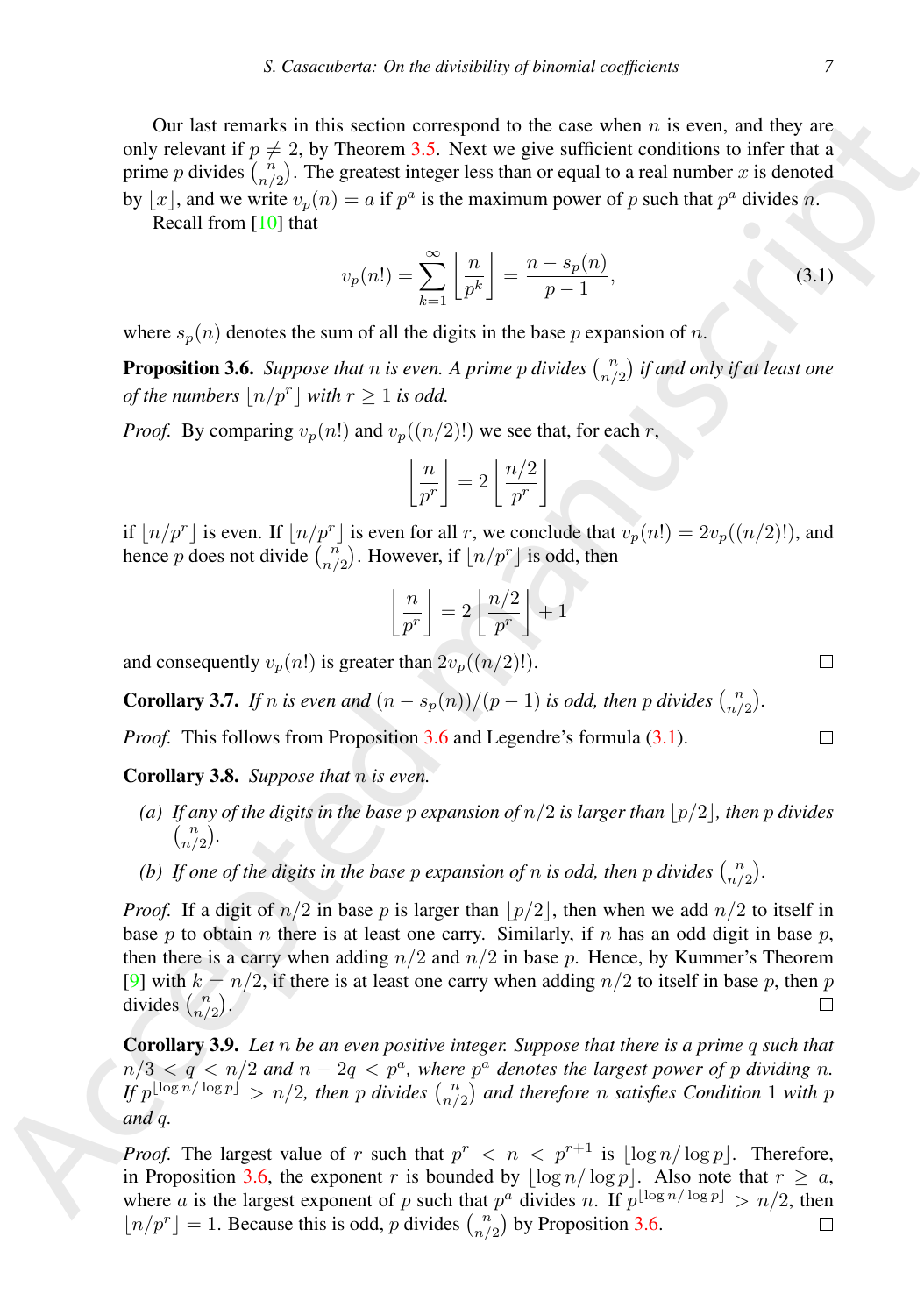In those cases when the inequalities  $n - q_1 < p^a$  and  $n - 2q_2 < p^a$  both fail for the largest prime power  $p^a$  dividing n, a possible strategy is to analyze the inequality  $n-dq_d <$  $p^a$  for bigger values of d, where  $q_d$  is the largest prime below  $n/d$ .

In those cases when the inequalities o  $-a_1 \ge \rho$  and  $a_2 \ge \rho$  and both fail for the space particles of A when fail for the space of the space of the space of  $a_1 \ge \rho_1$  and  $a_2 \ge \rho$ . To the space the space that in the Up to 1,000,000 there are 88 integers that do not satisfy  $n - 2q_2 < p^a$ , where  $p^a$  is the largest prime power dividing  $n$ . The On-Line Encyclopedia of Integer Sequences has published these numbers [4] with the reference A290290. Among these, there are 25 that do not satisfy the inequality  $n - 3q_3 < p^a$ ; there are 7 that do not satisfy the inequality  $n - 4q_4 < p^a$  either; there are 5 for which the inequality  $n - 5q_5 < p^a$  also fails, and there is only one integer for which the inequality  $n - 6q_6 < p^a$  still fails (namely,  $n = 875160$ ). However, the value of  $n - dq_d$  need not decrease as d grows, and the number of dangerous intervals that one needs to inspect when  $n - dq_d < p^a$  increases linearly with d. Therefore this strategy is not conclusive, although it often works in practice.

**Example 3.10.** The largest prime power dividing  $n = p_{14} \# = 13082761331670030$  is  $p = 43$ . In this case,  $n - q_1 = 89$  and  $n - 2q_2 = 268$ . Thus, Condition 1 fails for p and  $q_1$  and it also fails for p and  $q_2$ . Nevertheless,  $n - 3q_3 = 27$  works, as the dangerous interval  $[q_3, n - 2q_3]$  contains one multiple of 43, namely  $n/3$ , and  $\binom{n}{n/3}$  is divisible by 43. Therefore Condition 1 holds for  $p = 43$  and  $q_3 = 4360920443890001$ .

**Example 3.11.** For  $n = 210$ , the inequality  $n - q_1 < 7$  fails while  $n - 2q_2 < 7$  is true. However,  $\binom{210}{105}$  is not divisible by 7. Hence we look for greater values of d and find that  $n - 5q_5 < 7$  with  $q_5 = 41$ . Now  $42 \in [41, 46]$  and  $84 \in [82, 87]$ , yet  $\binom{210}{42}$  and  $\binom{210}{84}$  are both divisible by 7. Hence Condition 1 is satisfied with  $p = 7$  and  $q_5 = 41$ .

**Example 3.12.** For  $n = 875160$ , the inequality  $n - dq_d < 17$  is satisfied with  $d = 11$  but not with any smaller value of d. There are 6 dangerous intervals of length  $n - 11q_{11} =$ 11. Each of these intervals (except the first) contains one multiple of 17, and in each case the corresponding binomial coefficient  $\binom{n}{k}$  happens to be divisible by 17. Therefore Condition 1 is satisfied with  $p = 17$  and  $q_{11} = 79559$ .

#### <span id="page-7-0"></span>4 On the N-variation of Condition 1

Recall from Definition 1.2 that n satisfies the N*-variation* of Condition 1 if there are N primes  $p_1, \ldots, p_N$  such that if  $1 \leq k \leq n-1$  then  $\binom{n}{k}$  is divisible by at least one of  $p_1, \ldots, p_N$ .

**Theorem 4.1.** If an even positive integer n satisfies  $n - 2q < p^a$  for a prime q with  $n/3 < q < n/2$ , where  $p^a$  is the largest power of p dividing n and  $p \neq 2$ , then n satisfies *the* 3-variation of Condition 1 with p, q and any prime that divides  $\binom{n}{n/2}$ .

*Proof.* According to part (b) of Theorem 3.5, the only binomial coefficient  $\binom{n}{k}$  with  $1 \leq$  $k \leq n-1$  that might fail to be divisible by p or q is  $\binom{n}{n/2}$ . Hence it suffices to add an extra prime with this purpose.

<span id="page-7-1"></span>**Proposition 4.2.** *For a positive integer n, let*  $q_1$  *be the largest prime smaller than n, let*  $p_1^{a_1}$  be the largest prime-power divisor of n and let  $p_2^{a_2}$  be the second largest prime-power *divisor of n.* If  $p_1^{a_1}p_2^{a_2} > n - q_1$ , then n satisfies the 3-variation of Condition 1 with  $p_1$ ,  $p_2$ *and*  $q_1$ *.*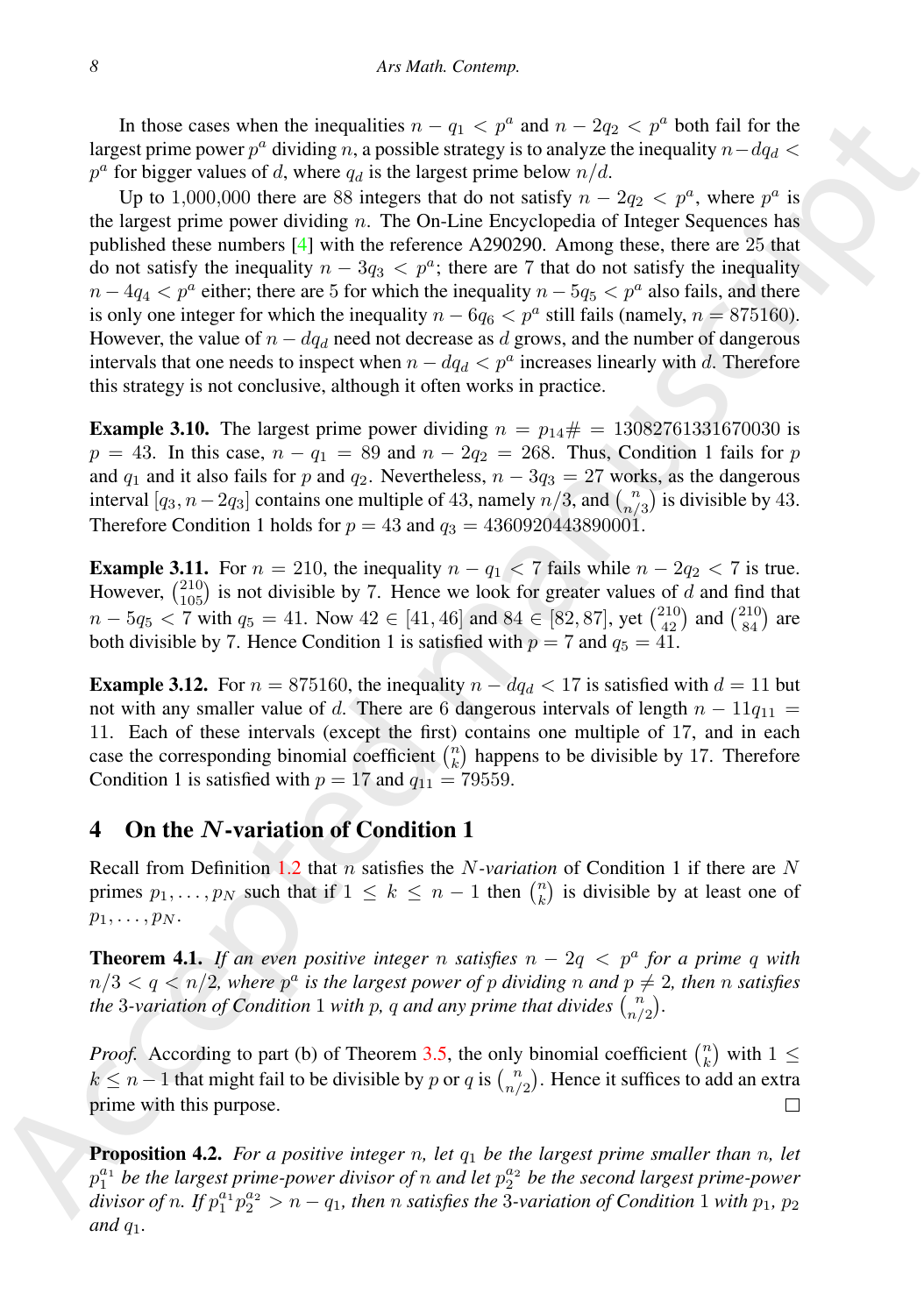Power, By Lacket Thosens, for any *k* such that  $1 \le k \le p^2$ ; the binomial coefficient ( $\frac{1}{12}$ ) is defining to the such that  $\frac{1}{2}$  is defined to the such that  $\frac{1}{2}$  is defined to  $\frac{1}{2}$ . ( $\frac{1}{4}$ ) with  $p^$ *Proof.* By Lucas' Theorem, for any k such that  $1 \leq k < p_1^{a_1}$ , the binomial coefficient  $\binom{n}{k}$ is divisible by  $p_1$ , and for any k such that  $n - q_1 < k \leq n/2$  the binomial coefficient  $\binom{n}{k}$  is divisible by  $q_1$ . Thus we need to add a prime that divides at least the binomial coefficients  $\binom{n}{k}$  with  $p_1^{a_1} \leq k \leq n - q_1$  in which k is a multiple of  $p_1^{a_1}$ . For this, we pick  $p_2$  and therefore we only need to consider those values of k that are, in addition, multiples of  $p_2^{a_2}$ . The least k that is a multiple of both prime powers is  $p_1^{a_1}p_2^{a_2}$ . Therefore, if  $p_1^{a_1}p_2^{a_2} > n-q_1$ , then all values of k lying in the interval  $p_1^{a_1} \le k \le n - q_1$  are such that  $\binom{n}{k}$  is divisible by  $p_1$  or  $p_2$ .

In the statement of Proposition 4.2, the condition that  $p_1^{a_1}p_2^{a_2} > n - q_1$  holds by Nagura's bound [12] if we impose instead that  $p_1^{a_1}p_2^{a_2} > n/6$ .

For each n, we are interested in the minimum number N of primes such that n satisfies the  $N$ -variation of Condition 1. We next discuss upper bounds for  $N$ .

<span id="page-8-0"></span>Proposition 4.3. *For positive integers* n *and* d*, suppose that there is a prime* q *such that*  $n/(d+1) < q < n/d$  and a prime-power divisor  $p^a$  of  $n$  such that  $n - dq < p^a$ . Then  $n$ *satisfies the N*-variation of Condition 1 with  $N = 2 + |d/2|$ .

*Proof.* By Theorem 2.5, the binomial coefficients  $\binom{n}{k}$  are divisible by q except possibly if  $k$  lies in a dangerous interval. In the dangerous intervals we only need to consider those integers that are multiples of  $p^a$ , since otherwise  $\binom{n}{k}$  is divisible by p. Since we are assuming that  $n - dq < p^a$ , we know that in each dangerous interval there is at most one multiple of  $p^a$ . This means that the worst case is the one in which there is a multiple of  $p^a$  in every dangerous interval  $[cq, cq + β]$  with  $1 \leq c \leq |d/2|$ . Hence we pick one extra prime for each such interval.

**Corollary 4.4.** If  $1 < d < 5$  and  $p^a > q_d + \beta_d$  where  $p^a$  divides n and  $q_d$  is the largest *prime below*  $n/d$ *, and*  $\beta_d = n - dq_d$ *, then n satisfies Condition* 1 *with p* and  $q_d$ *.* 

*Proof.* By Lemma 3.2, we may assume that  $n/(d+1) < q_d$ . If  $1 < d < 5$ , then  $\lfloor d/2 \rfloor$ equals 1 or 2. If  $\lfloor d/2 \rfloor = 1$ , then the assumption that  $p^a > q_d + \beta_d$  implies that no multiple of  $p^a$  falls into any dangerous interval until  $n/2$ . If  $\lfloor d/2 \rfloor = 2$ , then we need to check that  $2p^a > 2q_d + \beta_d$  in order to ensure that  $2p^a$  does not fall into the third dangerous interval. The minimum value of  $p^a$  such that our assumption  $p^a > q_d + \beta_d$  holds is  $q_d + \beta_d + 1$ . The next multiple of  $q_d + \beta_d + 1$  is  $2q_d + 2\beta_d + 2$ , which is greater than  $2q_d + \beta_d$  and therefore  $2p^a$  does not fall into the third dangerous interval.

In order to refine the conclusion of Proposition 4.3, we consider the Diophantine equation

<span id="page-8-1"></span>
$$
p^a x - q_d y = \delta,\tag{4.1}
$$

for  $0 \le \delta \le \beta_d = n - dq_d$ , where  $p^a$  is a prime-power divisor of a given number n and  $q_d$  is the largest prime below  $n/d$  with  $d \geq 1$ . We keep assuming, as above, that  $q_d > n/(d+1)$ . We will also assume that  $p \neq q_d$ , which guarantees that (4.1) has infinitely many solutions for each value of  $\delta$ . Specifically, if  $(x_1, y_1)$  is a particular solution for some value of  $\delta$ , then the general solution for this  $\delta$  is

$$
x = x_1 + r q_d, \qquad y = y_1 + r p^a,
$$

where r is any integer. In the next theorem we denote by  $N(\delta)$  the number of solutions  $(x, y)$  of (4.1) with  $x > 0$  and  $0 \le y \le |d/2|$  for each value of  $\delta$  with  $0 \le \delta \le \beta_d$ . Thus  $N(\delta) = 0$  precisely when [\(4.1\)](#page-8-1) has no solution  $(x, y)$  subject to these conditions.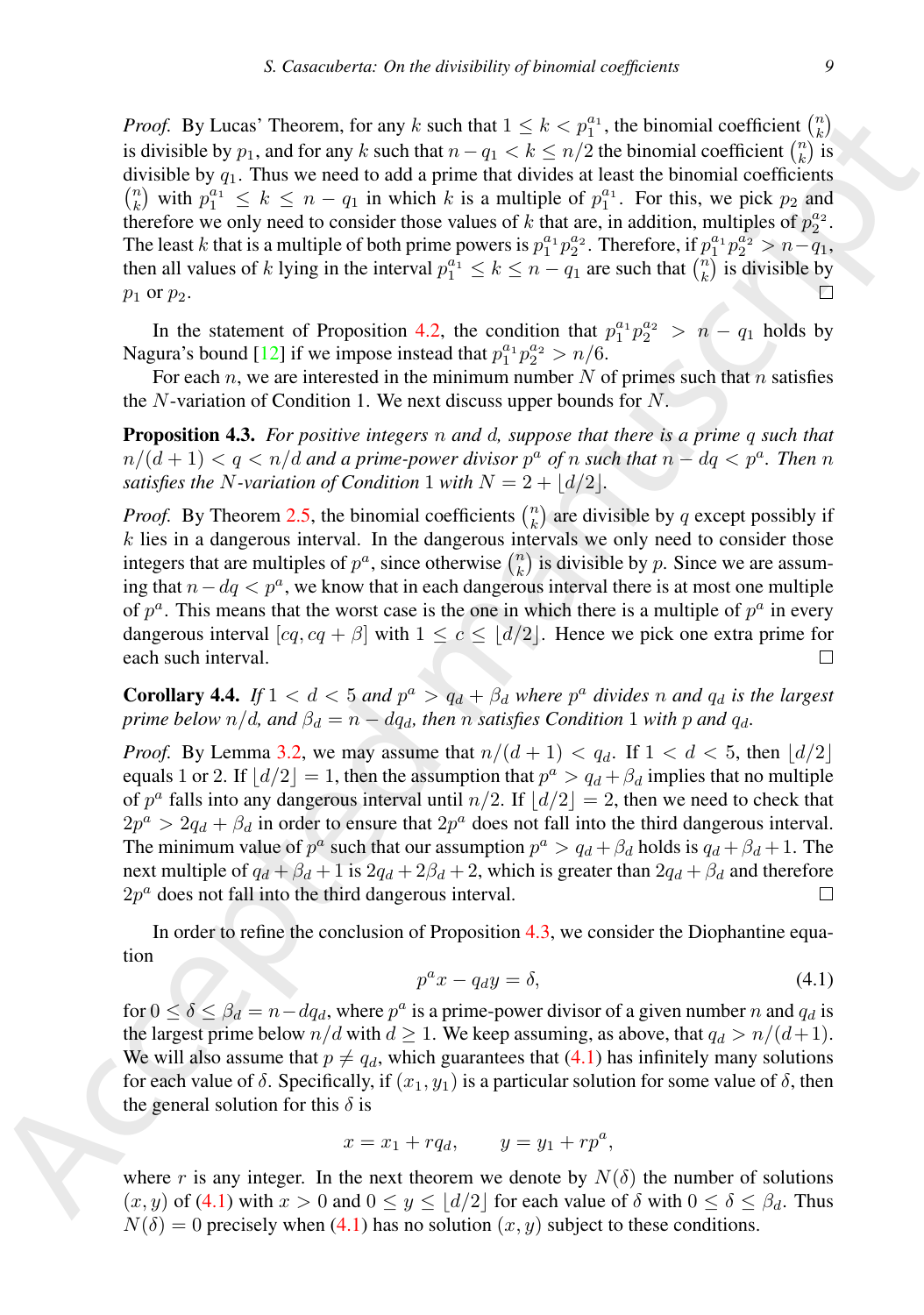<span id="page-9-1"></span>**Theorem 4.5.** For positive integers n and d, suppose that the largest prime  $q_d$  below  $n/d$ *satisfies*  $q_d > n/(d+1)$ , and let  $\beta_d = n - dq_d$ . Let  $p^a$  be a prime power dividing n with  $p \neq q_d$ . Then *n* satisfies the *N*-variation of Condition 1 with

$$
N = 2 + \sum_{\delta=0}^{\beta_d} N(\delta),
$$

*where*  $N(\delta)$  *is the number of solutions*  $(x, y)$  *of*  $p^a x - q_d y = \delta$  *with*  $x > 0$  *and*  $0 \le y \le$  $|d/2|$  *for each value of*  $\delta$  *with*  $0 \leq \delta \leq \beta_d$ *.* 

*Proof.* The number  $N(\delta)$  counts how many times a multiple of  $p^a$  falls into a dangerous interval  $[cq_d, cq_d + β_d]$  at a distance  $\delta$  from the origin of that interval. Thus we pick an extra prime for each such case, and add two to the sum in order to account for p and  $q_d$ .

<span id="page-9-2"></span>**Example 4.6.** The largest prime-power divisor of  $n = 96135$  is  $p = 29$ . For  $d = 4$  we find that  $q_4 = 24029$  and  $\beta_4 = 19$ . Since  $24029 \equiv 17 \mod 29$ , the only solution  $(x, y)$  of the Diophantine equation  $29x-24029y = \delta$  with  $x > 0$  and  $0 \le y \le 2$  is  $(829, 1)$  for  $\delta = 12$ . Thus,  $N(12) = 1$  and  $N = 3$  for  $d = 4$ . In other words, the only occurrence of a multiple of 29 in a dangerous interval for  $d = 4$  is 24041 ∈ [24029, 24048]. This example shows that the bound  $2 + |d/2|$  given in Proposition 4.3 can be lowered.

**Theore[m](#page-8-1) 4.5.** For possible integr[a](#page-9-2)te *n* and *A* anyonic but the logarith prior prior prior prior prior prior prior prior prior prior prior prior prior prior prior prior prior prior prior prior prior prior prior prior pr The number N given by Theorem 4.5 is not a sharp bound. For those multiples  $p^a x$  of  $p^a$  falling into a dangerous interval  $[cq_d, cq_d + β_d]$ , it often happens that the corresponding binomial coefficient  $\binom{n}{p^a x}$  is divisible by p, as in Example 4.6 or in other examples given in the previous sections. It could also be divisible by  $q_d$  if  $d \ge q_d$ . When  $d < q_d$ , we have that *n* satisfies Condition 1 with *p* and  $q_d$  if and only if the binomial coefficient  $\binom{n}{p^a x}$ is divisible by p for every solution  $(x, y)$  of  $(4.1)$  with  $x > 0$  and  $0 \le y \le |d/2|$ , since  $n = dq_d + \beta_d$  and  $p^a x = yq_d + \delta$  with  $\delta \le \beta_d < q_d$  and  $y \le \lfloor d/2 \rfloor < d$ , so  $\binom{n}{p^a x}$  is not divisible by  $q_d$  by Lucas' Theorem. Note also, for practical purposes, that  $\binom{n}{p^a x} \equiv \binom{n/p^a}{x}$ mod p.

### <span id="page-9-0"></span>5 Every number has multiples for which Condition 1 holds

We next prove that every positive integer  $n$  has infinitely many multiples for which Condition 1 holds. We are indebted to R. Woodroofe for simplifying and improving our earlier statement of this result, which was based on prime gap conjectures.

It follows from the Prime Number Theorem [7] that, given any real number  $\varepsilon > 0$ , there is a prime between m and  $m(1+\varepsilon)$  for sufficiently large m. This fact can be used to prove the following:

**Theorem 5.1.** For every positive integer n and every prime p, the number  $np^k$  satisfies *Condition* 1 *with* p *and another prime, for all sufficiently large values of* k*.*

*Proof.* For any prime p and any  $k > 0$ , let  $m = np^k - p^k = p^k(n-1)$ . Then

$$
np^k = m + p^k = m\left(1 + \frac{1}{n-1}\right).
$$

Therefore, by the Prime Number Theorem, there is a prime between m and  $np^k$  for all sufficiently large values of  $k$ . Choose the largest prime  $q$  with this property. Thus,

$$
np^k - p^k < q < np^k
$$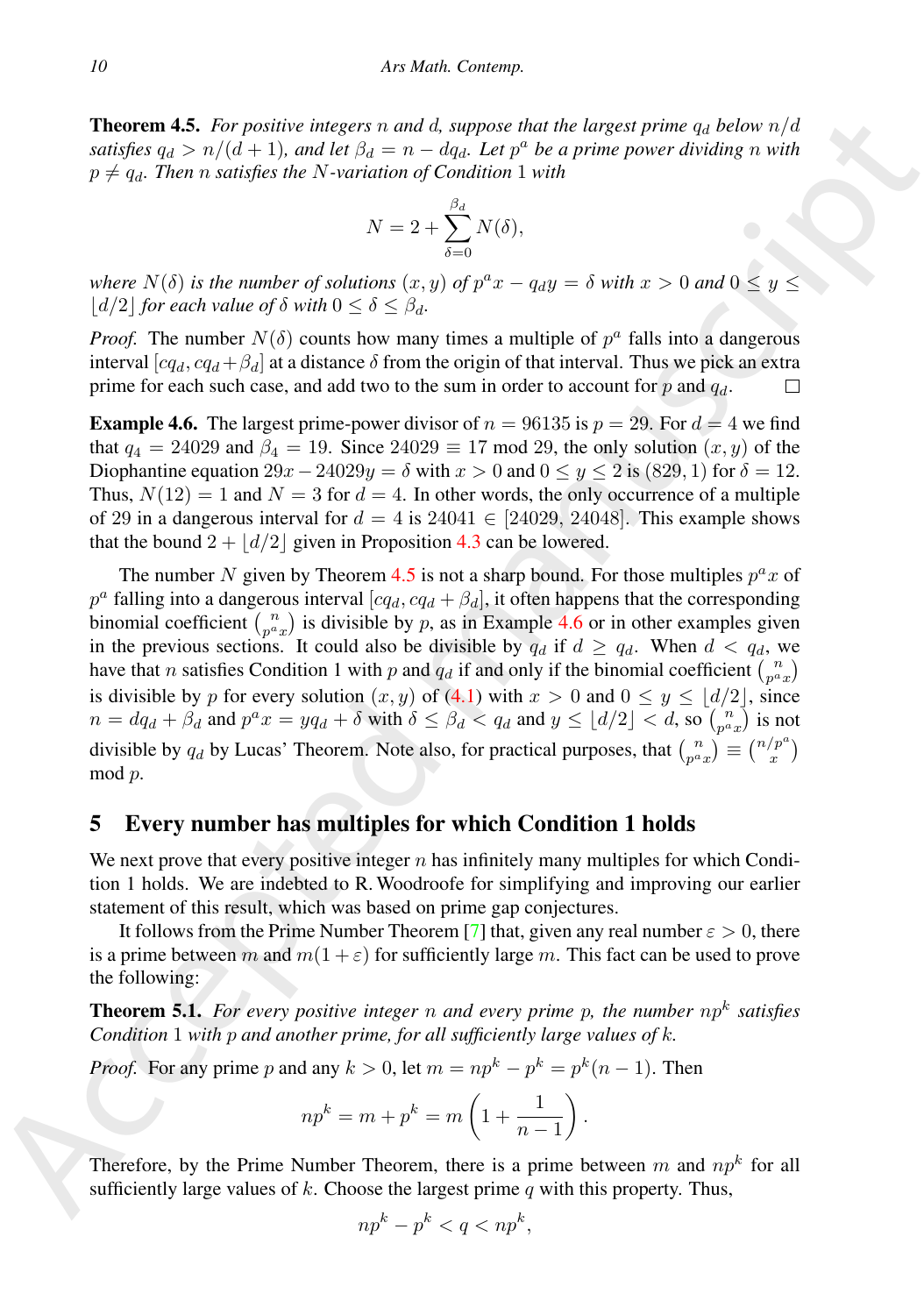so  $np^k - q < p^k$ , from which it follows, according to Corollary 2.6, that  $np^k$  satisfies Condition 1 with  $p$  and  $q$ .

Theorem 5.2. *For every positive integer* n *there is a number* M *such that if* p *is any prime with* p > M *then* np *satisfies Condition* 1 *with* p *and another prime.*

*Proof.* Given n, let  $\varepsilon = 1/(n-1)$ . Choose  $m_0$  such that there is a prime between m and  $m(1 + \varepsilon)$  for all  $m > m_0$ , and let  $M = \varepsilon m_0$ . If p is any prime such that  $p > M$ , then for  $m = p(n - 1)$  we have

$$
np = m + p = m\left(1 + \frac{p}{m}\right) = m\left(1 + \frac{1}{n-1}\right) = m(1 + \varepsilon).
$$

Therefore, by our choice of  $m_0$ , there is a prime between m and np. If q is the largest prime with this property, then  $np - p < q < np$ , and consequently np satisfies Condition 1 with  $p$  and  $q$ .

Prime gap conjectures provide information relevant to our problem. For example, if  $p_i$ denotes the *i*-th prime, then Cramér's conjecture [6] claims that there exist constants M and N such that if  $p_i > N$  then

$$
p_{i+1} - p_i \leq M (\log p_i)^2.
$$

<span id="page-10-0"></span>Proposition 5.3. *Let* m *be the number of distinct prime factors of* n*. If Cramer's conjecture ´ is true and* n *grows sufficiently large keeping* m *fixed, then* n *satisfies Condition* 1*.*

so  $n^2 = q \le p^2$ , from which it follows, according to Corollary 2.6, that  $np^2$  satisfies.<br>Condition 1 with p and  $q$ .<br>Theorems positive integral manuscript is a number M meth had if  $p$  is any prime<br>with  $p > M$  from the se *Proof.* If n has m distinct prime factors, then  $\sqrt[m]{n} \leq p^a$ , where  $p^a$  is the largest primepower divisor of n. Let  $M$  and  $N$  be the constants given by Cramér's conjecture. Pick power divisor of *n*. Let *M* and *N* be the constants given by Crainer's conjecture. Fick  $n_0$  such that if  $n \ge n_0$  then  $M(\log n)^2 < \sqrt[m]{n}$ . For every *n* such that  $n \ge n_0$  and  $N \leq p_i < n \leq p_{i+1}$  (where  $p_i$  denotes the *i*-th prime), we have

$$
n - p_i \le p_{i+1} - p_i \le M(\log p_i)^2 < M(\log n)^2 < \sqrt[m]{n} \le p^a,
$$

from which it follows that *n* satisfies Condition 1 with *p* and  $p_i$ .

We note that the argument used in the proof of Proposition 5.3 yields an alternative proof of the fact that Condition 1 holds for a set of integers of asymptotic density 1 if Cramér's conjecture holds, a result first found in  $[14, \S 5]$ :

**Theorem 5.4** ( $[14]$ ). *If Cramér's conjecture is true, then the set of numbers in the sequence* (2.1) *has asymptotic density zero.*

*Proof.* Suppose that Cramer's conjecture holds with constants  $M$  and  $N$ , and denote by  $\omega(n)$  the number of distinct prime divisors of n. Thus  $n^{1/\omega(n)} \leq p^a$ , where  $p^a$  is the largest prime-power divisor of n. According to [8,  $\S 3.2$ ], for every  $\varepsilon > 0$  the inequality

<span id="page-10-1"></span>
$$
\omega(n) < (1+\varepsilon)\log\log n \tag{5.1}
$$

holds for all n except those of a set of asymptotic density zero. Since

$$
\lim_{n \to \infty} \frac{n^{1/\log\log n}}{(\log n)^k} = \infty
$$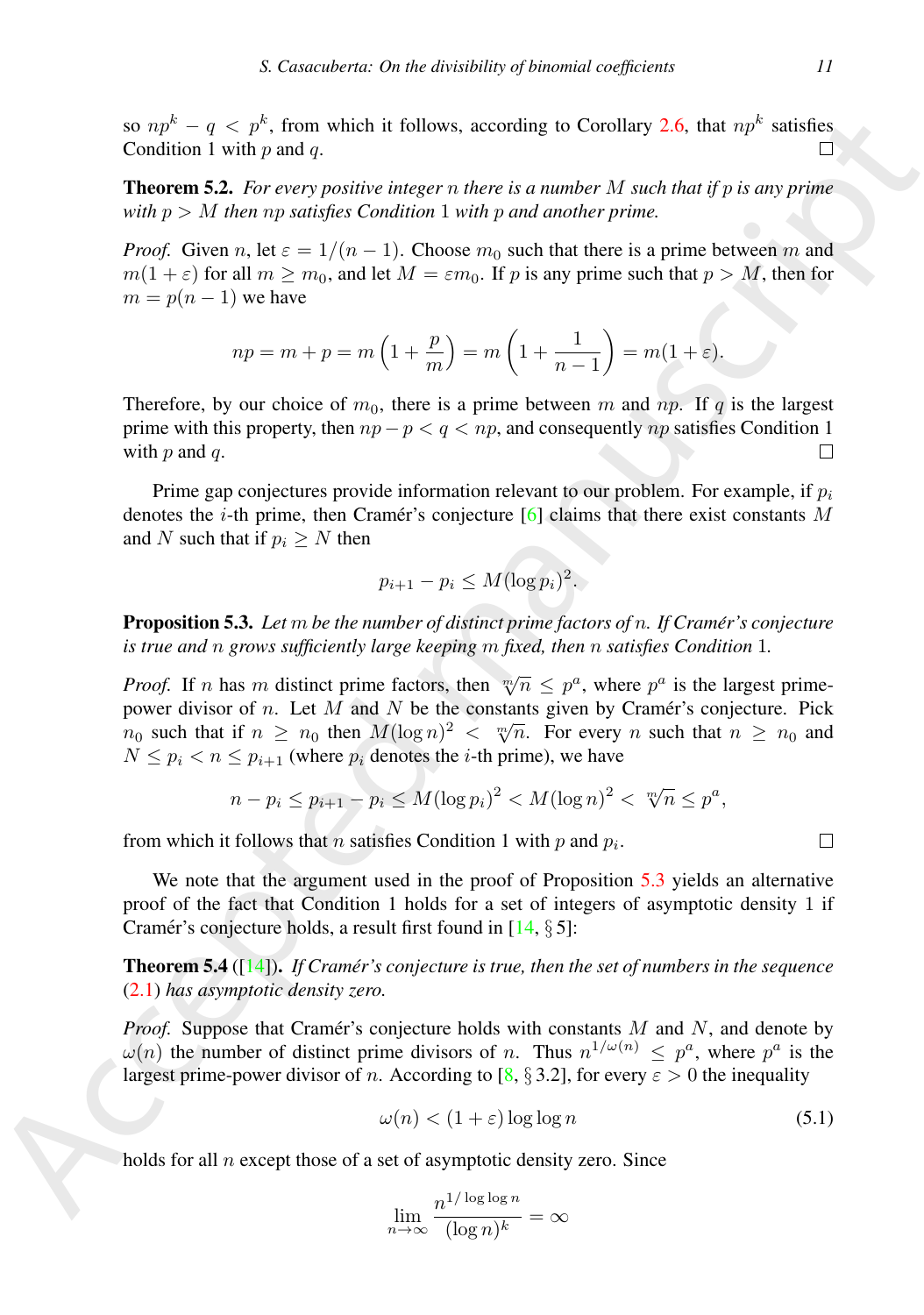for all k, there is an sy under that  $n^2/(n^2) > M(\log n)^2 / (n \ge n)$ . Now if n is a big set than  $n \ge n$  becomes the sta[te](https://lipn.univ-paris13.fr/~banderier/Computations/prime_factorial.html) materials of the state of integers for which<br>
(5.1) fails, then<br>  $n - p_1 \le n_1 \le n^2/(\log n)^2 < M(\log n)^2 < n^{1/(n/\log n)} \le$ for all k, there is an  $n_0$  such that  $n^{1/\omega(n)} > M(\log n)^2$  if  $n \ge n_0$ . Now, if n is bigger than  $n_0$  and satisfies  $N \leq p_i < n \leq p_{i+1}$ , and moreover n is not in the set of integers for which  $(5.1)$  fails, then

 $n - p_i \le p_{i+1} - p_i \le M(\log p_i)^2 < M(\log n)^2 < n^{1/w(n)} \le p^a$ .

Therefore, *n* satisfies Condition 1 with *p* and  $p_i$ .

# 6 Multinomials

We also consider a generalization of Condition 1 to multinomials. We say that a positive integer n satisfies *Condition* 1 *for multinomials of order* m if there are primes p and q such that the multinomial coefficient

$$
\binom{n}{k_1, k_2, \dots, k_m} = \frac{n!}{k_1! k_2! \cdots k_m!}
$$

is divisible by either p or q whenever  $k_1 + \cdots + k_m = n$  with  $1 \leq k_i \leq n - 1$  for all i.

Proposition 6.1. *If* n *satisfies Condition* 1 *with two primes* p *and* q*, then* n *satisfies Condition* 1 *for multinomials of any order*  $m \leq n$  *with* p *and* q.

*Proof.* This follows from the equality

$$
\binom{n}{k_1, k_2, \dots, k_m} = \binom{n}{k_1} \binom{n - k_1}{k_2} \binom{n - k_1 - k_2}{k_3} \cdots \binom{k_m}{k_m},
$$

and the fact that  $\binom{n}{k_1}$  is divisible by p or q by assumption.

Therefore, if Condition 1 is proven for binomial coefficients, then it automatically holds for multinomial coefficients.

### **References**

- <span id="page-11-3"></span>[1] C. Banderier, Fortune's conjecture (fortunate and unfortunate primes : Nearest primes from a prime factorial), last consulted: 11 August 2018, https://lipn.univ-paris13.fr/ ˜banderier/Computations/prime\_factorial.html.
- <span id="page-11-1"></span>[2] J. Bertrand, Memoire sur le nombre de valeurs que peut prendre une fonction: quand on y ´ permute les lettres qu'elle renferme, *Journal de l'Ecole Royale Polytechnique ´* (1845), 123– 140, https://books.google.si/books?id=Tso6AQAAMAAJ.
- <span id="page-11-2"></span>[3] S. Casacuberta, Sequence a290203 in the on-line encyclopedia of integer sequences, last consulted: 24 July 2017, http://oeis.org/A290203.
- <span id="page-11-4"></span>[4] S. Casacuberta, Sequence a290290 in the on-line encyclopedia of integer sequences, last consulted: 26 July 2017, http://oeis.org/A290290.
- <span id="page-11-0"></span>[5] K. S. Davis and W. A. Webb, Lucas' theorem for prime powers, *European J. Combin.* 11 (1990), 229–233, doi:10.1016/s0195-6698(13)80122-9.
- <span id="page-11-6"></span>[6] A. Granville, Harald Cramér and the distribution of prime numbers, 1, pp. 12–28, 1995, doi: 10.1080/03461238.1995.10413946, harald Cramer Symposium (Stockholm, 1993). ´
- <span id="page-11-5"></span>[7] G. H. Hardy and J. E. Littlewood, Contributions to the theory of the riemann zeta-function and the theory of the distribution of primes, *Acta Math.* 41 (1916), 119–196, doi:10.1007/ bf02422942.